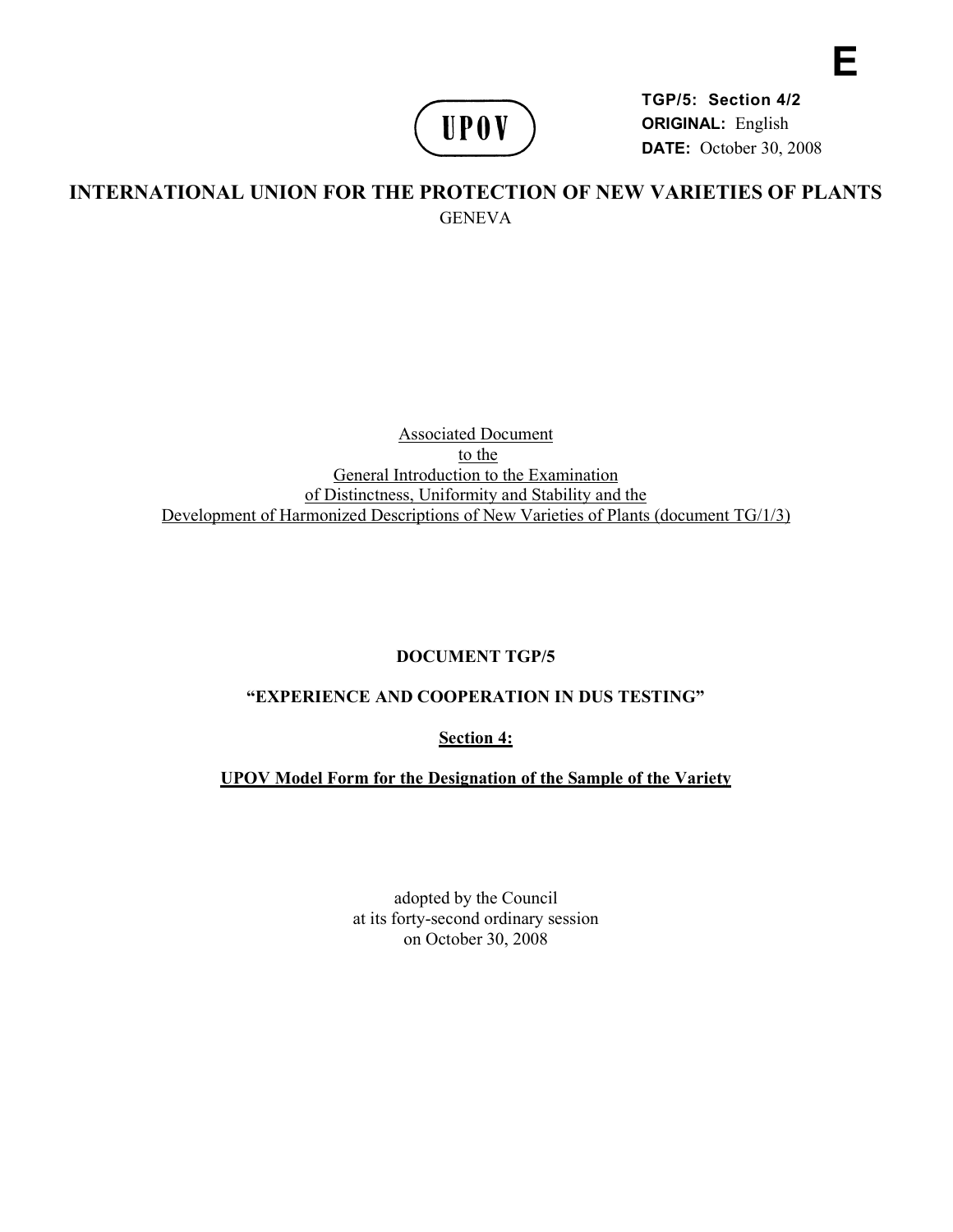### TGP/5: Section 4/2 page 2

#### UPOV MODEL FORM FOR THE DESIGNATION OF THE SAMPLE OF THE VARIETY

| 1.                                                                                                                                        | Model Accompanying Letter <sup>1</sup>                                                                                                                                                                                                                                                                                                                                                     |        |                                                             |  |  |
|-------------------------------------------------------------------------------------------------------------------------------------------|--------------------------------------------------------------------------------------------------------------------------------------------------------------------------------------------------------------------------------------------------------------------------------------------------------------------------------------------------------------------------------------------|--------|-------------------------------------------------------------|--|--|
| According to our information, the examination for distinctness, uniformity and stability of the variety mentioned<br>in the attached form |                                                                                                                                                                                                                                                                                                                                                                                            |        |                                                             |  |  |
|                                                                                                                                           |                                                                                                                                                                                                                                                                                                                                                                                            | $\Box$ | has already been completed in<br>date completed (if known): |  |  |
|                                                                                                                                           |                                                                                                                                                                                                                                                                                                                                                                                            | $\Box$ | is in progress in<br>date started (if known):               |  |  |
|                                                                                                                                           |                                                                                                                                                                                                                                                                                                                                                                                            | $\Box$ | is to be performed in                                       |  |  |
|                                                                                                                                           |                                                                                                                                                                                                                                                                                                                                                                                            |        |                                                             |  |  |
|                                                                                                                                           | It is our intention to decide on the application for protection [and inclusion in the [] (to be completed<br>by the Authority as appropriate) <sup>2</sup> on the basis of the said examination for distinctness, uniformity and stability and<br>of the identity sample submitted for that purpose, and we would appreciate your assistance in returning the<br>attached form duly signed |        |                                                             |  |  |
|                                                                                                                                           |                                                                                                                                                                                                                                                                                                                                                                                            |        |                                                             |  |  |
|                                                                                                                                           | Failure to return the attached form by that date will mean that the variety will be the subject of a separate<br>examination, for which the normal examination fee will be charged.                                                                                                                                                                                                        |        |                                                             |  |  |

 $\frac{1}{1}$  To be sent to the person to whom all correspondence is to be sent (mentioned in item 2 of the UPOV Model Form for the Application for Plant Breeder' Rights (document TGP/5 Section 2)).

If appropriate, to insert the relevant term to cover an official register, for example, of varieties admitted to trade (e.g. National List, Official Catalogue etc.).